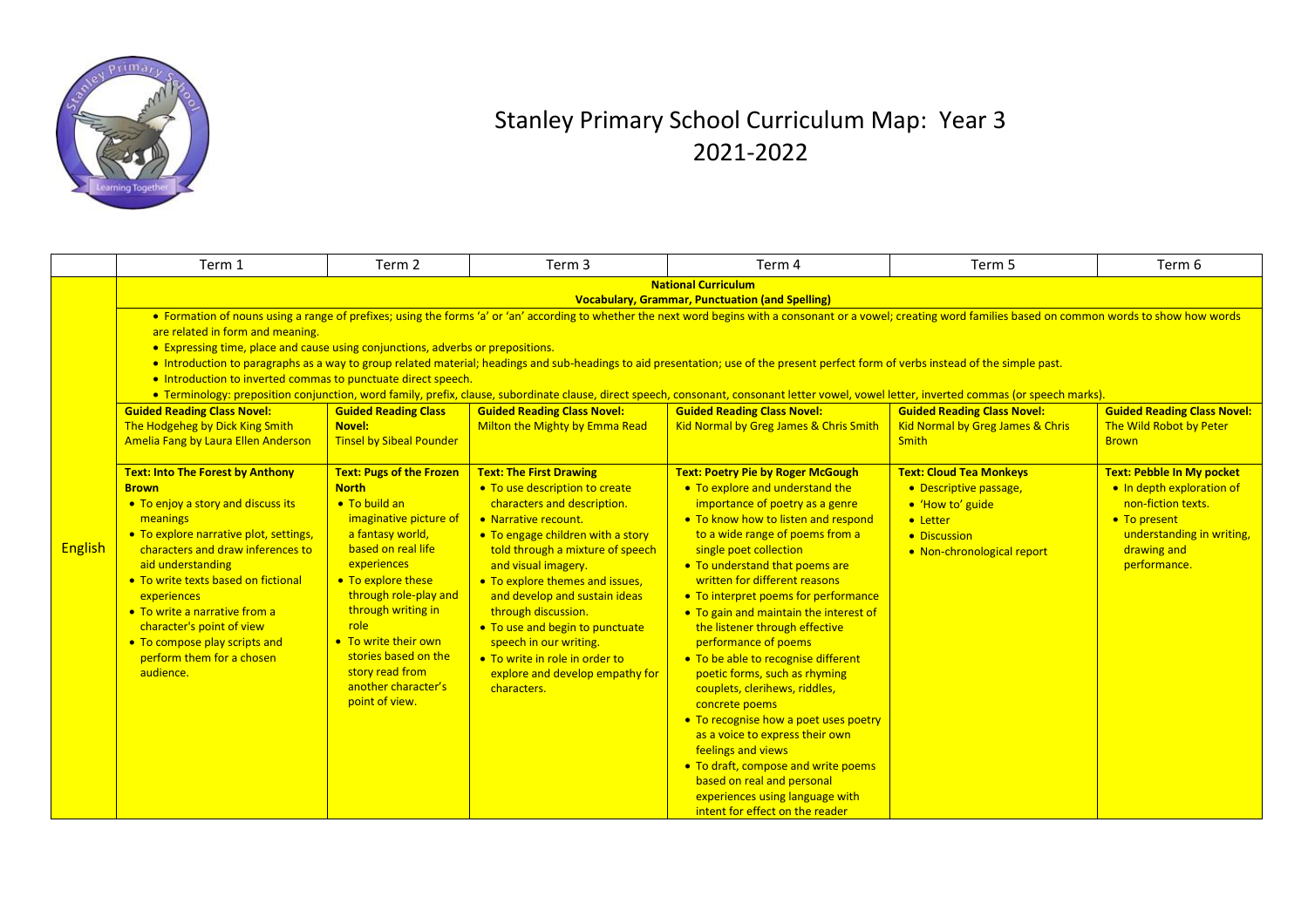|              | Term 1                                                                                                                                                                                                                | Term 2                                                                                               | Term 3                                                                                | Term 4                                                                                                                                                                                                                                          | Term 5                                                                        | Term 6                                                                                      |  |  |  |
|--------------|-----------------------------------------------------------------------------------------------------------------------------------------------------------------------------------------------------------------------|------------------------------------------------------------------------------------------------------|---------------------------------------------------------------------------------------|-------------------------------------------------------------------------------------------------------------------------------------------------------------------------------------------------------------------------------------------------|-------------------------------------------------------------------------------|---------------------------------------------------------------------------------------------|--|--|--|
|              |                                                                                                                                                                                                                       |                                                                                                      |                                                                                       | Fluency, problem solving & Reasoning                                                                                                                                                                                                            |                                                                               |                                                                                             |  |  |  |
| <b>Maths</b> | Numbers and the Number<br>System<br>• Counting and Comparing<br>• Visualising and<br>Constructing<br>• Number: Addition and<br>Subtraction                                                                            | • Number: Addition and<br>Subtraction<br>• Number: Multiplication<br>and Division<br>• Consolidation | Number: Multiplication and<br><b>Division</b><br>• Measurement: Money<br>· Statistics | • Measurement: Length and<br>perimeter<br>• Number: Fractions<br>• Consolidation                                                                                                                                                                | • Number: Fractions<br>• Measurement: Time                                    | Geometry - Properties of Shapes<br><b>Measurement: Mass &amp; Capacity</b><br>Consolidation |  |  |  |
|              |                                                                                                                                                                                                                       |                                                                                                      |                                                                                       | <b>Working Scientifically.</b>                                                                                                                                                                                                                  |                                                                               |                                                                                             |  |  |  |
|              |                                                                                                                                                                                                                       |                                                                                                      |                                                                                       | Children will:<br>Ask relevant questions and using different types of scientific enquiries to answer them                                                                                                                                       |                                                                               |                                                                                             |  |  |  |
|              |                                                                                                                                                                                                                       |                                                                                                      |                                                                                       | • Set up simple practical enquiries, comparative and fair tests                                                                                                                                                                                 |                                                                               |                                                                                             |  |  |  |
|              |                                                                                                                                                                                                                       |                                                                                                      |                                                                                       | Make systematic and careful observations and, where appropriate, take accurate measurements using standard units, using a range of equipment, including thermometers and data loggers                                                           |                                                                               |                                                                                             |  |  |  |
|              |                                                                                                                                                                                                                       | $\bullet$                                                                                            |                                                                                       | Gather, record, classify and present data in a variety of ways to help in answering questions                                                                                                                                                   |                                                                               |                                                                                             |  |  |  |
|              |                                                                                                                                                                                                                       |                                                                                                      |                                                                                       | Record findings using simple scientific language, drawings, labelled diagrams, keys, bar charts, and tables<br>Report on findings from enquiries, including oral and written explanations, displays or presentations of results and conclusions |                                                                               |                                                                                             |  |  |  |
|              | Use results to draw simple conclusions, make predictions for new values, suggest improvements and raise further questions                                                                                             |                                                                                                      |                                                                                       |                                                                                                                                                                                                                                                 |                                                                               |                                                                                             |  |  |  |
|              | Identify differences, similarities or changes related to simple scientific ideas and processes<br>$\bullet$<br>Use straightforward scientific evidence to answer questions or to support their findings.<br>$\bullet$ |                                                                                                      |                                                                                       |                                                                                                                                                                                                                                                 |                                                                               |                                                                                             |  |  |  |
|              | <b>Animals including Humans</b>                                                                                                                                                                                       | Light                                                                                                | <b>Forces and Magnets</b>                                                             | <b>Plants</b>                                                                                                                                                                                                                                   | <b>Plants</b>                                                                 | <b>Rocks</b>                                                                                |  |  |  |
|              | Children will:                                                                                                                                                                                                        | Children will:                                                                                       | Children will:                                                                        | Children will:                                                                                                                                                                                                                                  | Children will:                                                                | Children will:                                                                              |  |  |  |
|              | • Identify that animals,<br>including humans, need                                                                                                                                                                    | • Recognise that they need<br>light in order to see things                                           | • Compare how things move on<br>different surfaces                                    | • Identify and describe the functions<br>of different parts of plants; roots,                                                                                                                                                                   | • Identify and describe the functions<br>of different parts of plants; roots, | • Compare and group together<br>different kinds of rocks on the                             |  |  |  |
|              | the right types and                                                                                                                                                                                                   | and that dark is the                                                                                 | • Notice that some forces need                                                        | stem, leaves and flowers.                                                                                                                                                                                                                       | stem, leaves and flowers.                                                     | basis of their appearance and                                                               |  |  |  |
| Science      | amount of nutrition, and                                                                                                                                                                                              | absence of light                                                                                     | contact between two objects,                                                          | • Explore the requirements of plants                                                                                                                                                                                                            | • Explore the requirements of plants                                          | simple physical properties                                                                  |  |  |  |
|              | that they cannot make<br>their own food; they get                                                                                                                                                                     | • Notice that light is<br>reflected from surfaces                                                    | but magnetic forces can act at<br>a distance                                          | for life and growth (air, light,<br>nutrients from soil and room to                                                                                                                                                                             | for life and growth and how they<br>vary from plant to plant.                 | • Describe in simple terms how<br>fossils are formed when things                            |  |  |  |
|              | nutrition from what they                                                                                                                                                                                              | • Recognise that light from                                                                          | • Observe how magnets attract                                                         | grow) and how they vary from plant                                                                                                                                                                                                              | • Investigate the ways in which                                               | that have lived are trapped within                                                          |  |  |  |
|              | eat                                                                                                                                                                                                                   | the sun can be dangerous                                                                             | or repel each other and attract                                                       | to plant.                                                                                                                                                                                                                                       | water is transported within plants.                                           | rock                                                                                        |  |  |  |
|              | . Identify that humans and<br>some animals have                                                                                                                                                                       | and that there are ways to<br>protect their eyes                                                     | some materials and not others<br>• Compare and group together a                       | . Investigate the ways in which water<br>is transported within plants.                                                                                                                                                                          | • Explore the role of flowers in the<br>life cycle of flowering plants,       | • Recognise that soils are made<br>from rocks and organic matter.                           |  |  |  |
|              | skeletons and muscles for                                                                                                                                                                                             | • Recognise that shadows                                                                             | variety of everyday materials                                                         | • Explore the role of flowers in the                                                                                                                                                                                                            | including pollination, seed                                                   |                                                                                             |  |  |  |
|              | support, protection and                                                                                                                                                                                               | are formed when the light                                                                            | on the basis of whether they                                                          | life cycle of flowering plants,                                                                                                                                                                                                                 | formation and seed dispersal                                                  |                                                                                             |  |  |  |
|              | movement.                                                                                                                                                                                                             | from a light source is<br>blocked by a solid object                                                  | are attracted to a magnet, and<br>identify some magnetic                              | including pollination, seed<br>formation and seed dispersal                                                                                                                                                                                     |                                                                               |                                                                                             |  |  |  |
|              |                                                                                                                                                                                                                       | $\bullet$ Find patterns in the way                                                                   | materials                                                                             |                                                                                                                                                                                                                                                 |                                                                               |                                                                                             |  |  |  |
|              |                                                                                                                                                                                                                       | that the sizes of shadows                                                                            | • Describe magnets as having                                                          |                                                                                                                                                                                                                                                 |                                                                               |                                                                                             |  |  |  |
|              |                                                                                                                                                                                                                       | change.                                                                                              | two poles<br>• Predict whether two magnets                                            |                                                                                                                                                                                                                                                 |                                                                               |                                                                                             |  |  |  |
|              |                                                                                                                                                                                                                       |                                                                                                      | will attract or repel each other,                                                     |                                                                                                                                                                                                                                                 |                                                                               |                                                                                             |  |  |  |
|              |                                                                                                                                                                                                                       |                                                                                                      | depending on which poles are                                                          |                                                                                                                                                                                                                                                 |                                                                               |                                                                                             |  |  |  |
|              |                                                                                                                                                                                                                       |                                                                                                      | facing.                                                                               |                                                                                                                                                                                                                                                 |                                                                               |                                                                                             |  |  |  |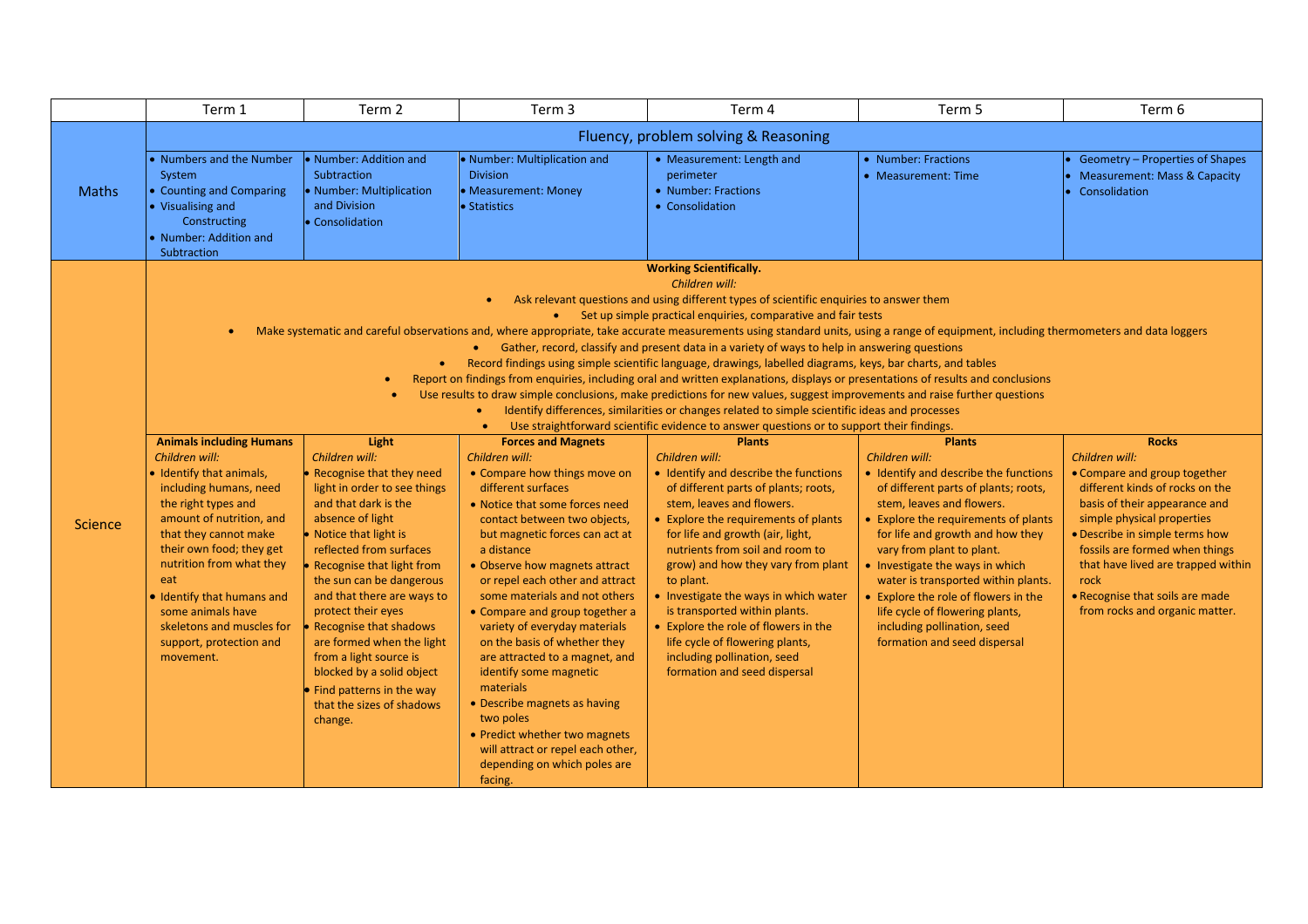|                  | <b>Data Handling:</b>                             | <b>Multimedia and word</b>                                                           | <b>Computer Systems &amp; Networks: Online</b>                                                          | <b>Programming: Conditional</b>                         | <b>Programming:</b>                                                                                                                                                                                   | <b>Programming: Sequencing</b>                                                                             |  |  |
|------------------|---------------------------------------------------|--------------------------------------------------------------------------------------|---------------------------------------------------------------------------------------------------------|---------------------------------------------------------|-------------------------------------------------------------------------------------------------------------------------------------------------------------------------------------------------------|------------------------------------------------------------------------------------------------------------|--|--|
|                  | <b>Branching data bases</b>                       | processing: Digi maps                                                                | <b>Safety - Making Friends Online &amp;</b>                                                             | <b>Events</b>                                           | <b>Conditional Events</b>                                                                                                                                                                             |                                                                                                            |  |  |
|                  |                                                   |                                                                                      | <b>Developing an understanding of digital</b>                                                           |                                                         |                                                                                                                                                                                                       | <b>Children will:</b>                                                                                      |  |  |
|                  | Children will:                                    | Children will:                                                                       | devices.                                                                                                | Children will:                                          | Children will:                                                                                                                                                                                        | • Learn how to use conditional 'if'                                                                        |  |  |
|                  | • Develop their                                   | • use search technologies                                                            |                                                                                                         | Learn how to program a                                  | . Learn how to program a sequence                                                                                                                                                                     | statements to - program a maze                                                                             |  |  |
|                  | understanding of what a                           | effectively to locate places                                                         | Children will:                                                                                          | sequence of actions, making                             | of actions, making different pieces                                                                                                                                                                   | game, learn to use the tip function to                                                                     |  |  |
|                  | branching database is and<br>how to create one.   | on a map.                                                                            | • develop their understanding of digital<br>devices, with an initial focus on inputs,                   | different pieces of code<br>execute at different times  | of code execute at different times                                                                                                                                                                    | move the ball when the tablet/iPad                                                                         |  |  |
|                  | • Gain an understanding of                        | . Use technology to add                                                              | processes, and outputs.                                                                                 | Practise using time to                                  | Practise using time to program a<br>sequence of actions and make                                                                                                                                      | tips, to program a simple game; use<br>'if hit' statements to check if objects                             |  |  |
|                  | what attributes are and                           | labels, graphics to a map.<br>• Modify and edit digital                              | · digital and non-digital devices.                                                                      | program a sequence of                                   | simple animation                                                                                                                                                                                      | have collided                                                                                              |  |  |
|                  | how to use them to sort                           | content.                                                                             | • be introduced to computer networks,                                                                   | actions and make simple                                 | Learn how to program a sequence                                                                                                                                                                       | Learn to design and make your own                                                                          |  |  |
|                  | objects using yes/no                              | • Save and retrieve digital                                                          | including devices that make up a                                                                        | animation                                               | of objects to appear and                                                                                                                                                                              | app; practise using conditional                                                                            |  |  |
| <b>Computing</b> | questions.                                        | content.                                                                             | network's infrastructure, such as wireless                                                              | • Learn how to program a                                | disappear at specific times                                                                                                                                                                           | events in code and debugging code                                                                          |  |  |
|                  | Create physical and on-                           | • select, use and combine a                                                          | access points and switches.                                                                             | sequence of objects to                                  | <b>Learn to design, write and debug</b>                                                                                                                                                               | when there is a problem                                                                                    |  |  |
|                  | screen branching                                  | variety of software                                                                  | • discover the benefits of connecting                                                                   | appear and disappear at                                 | their own app; using the skills                                                                                                                                                                       |                                                                                                            |  |  |
|                  | databases.                                        | (including internet)                                                                 | devices in a network.                                                                                   | specific times                                          | learn in the unit.                                                                                                                                                                                    |                                                                                                            |  |  |
|                  | <b>Evaluate the effectiveness</b>                 | services) that accomplish                                                            | • use technology safely, respectfully and                                                               | <b>Learn to design, write and</b>                       |                                                                                                                                                                                                       |                                                                                                            |  |  |
|                  | of branching databases                            | given goals, including                                                               | responsibly; recognise                                                                                  | debug their own app; using                              |                                                                                                                                                                                                       |                                                                                                            |  |  |
|                  | and will decide what types                        | collecting, analysing,                                                               | • consider what is                                                                                      | the skills learn in the unit.                           |                                                                                                                                                                                                       |                                                                                                            |  |  |
|                  | of data should be                                 | evaluating and presenting                                                            | acceptable/unacceptable behaviour                                                                       |                                                         |                                                                                                                                                                                                       |                                                                                                            |  |  |
|                  | presented using a                                 | data and information on a                                                            | • identify a range of ways to report                                                                    |                                                         |                                                                                                                                                                                                       |                                                                                                            |  |  |
|                  | branching database.                               | map.                                                                                 | concerns about content and contact.                                                                     |                                                         |                                                                                                                                                                                                       |                                                                                                            |  |  |
|                  |                                                   | use technology safely,                                                               |                                                                                                         |                                                         |                                                                                                                                                                                                       |                                                                                                            |  |  |
|                  |                                                   | respectfully and                                                                     |                                                                                                         |                                                         |                                                                                                                                                                                                       |                                                                                                            |  |  |
|                  |                                                   | responsibly;<br><b>Stone Age to Iron Age</b>                                         |                                                                                                         |                                                         | <b>Roman Britain</b>                                                                                                                                                                                  |                                                                                                            |  |  |
|                  |                                                   |                                                                                      |                                                                                                         |                                                         |                                                                                                                                                                                                       |                                                                                                            |  |  |
|                  | Children will:                                    |                                                                                      |                                                                                                         | Children will:                                          |                                                                                                                                                                                                       |                                                                                                            |  |  |
|                  |                                                   |                                                                                      | • understand what we mean by the term chronology and use the terms century, BC and AD                   |                                                         | • understand the difference between invaders and settlers<br>understand the size and timescale of the Roman empire by drawing conclusions from maps and timelines                                     |                                                                                                            |  |  |
|                  | • understand what is meant by the term prehistory |                                                                                      |                                                                                                         |                                                         |                                                                                                                                                                                                       |                                                                                                            |  |  |
|                  |                                                   | • develop an understanding of how long ago the Stone Age was, and how long it lasted |                                                                                                         |                                                         | explore the turning points in Boudica's rebellion against the Romans                                                                                                                                  |                                                                                                            |  |  |
|                  |                                                   |                                                                                      | • develop an understanding of how our knowledge of the past is constructed from a range of sources.     |                                                         |                                                                                                                                                                                                       | understand that there are differences in the way that historical characters have been portrayed in history |  |  |
|                  |                                                   |                                                                                      | • To discuss what life was like in the very distant past, for our hominid 'cousins' and ancestors       | books                                                   |                                                                                                                                                                                                       |                                                                                                            |  |  |
| History          |                                                   |                                                                                      |                                                                                                         |                                                         |                                                                                                                                                                                                       |                                                                                                            |  |  |
|                  |                                                   |                                                                                      | • To consider how resourceful and resilient early humans must have been to survive with very simple     |                                                         | • develop an understanding of how long ago the Romans invaded Britain, and how long it lasted                                                                                                         |                                                                                                            |  |  |
|                  | tools and sometimes in harsh climates             |                                                                                      |                                                                                                         | explore the legacy left in Britain by the Roman Empire. |                                                                                                                                                                                                       |                                                                                                            |  |  |
|                  |                                                   | • Develop a sense of chronology of the key periods within the Stone Age              |                                                                                                         |                                                         | • develop an understanding of how our knowledge of the past is constructed from a range of sources.                                                                                                   |                                                                                                            |  |  |
|                  |                                                   | • Explore and investigate changes in Britain from the Stone Age to the Iron Age      |                                                                                                         | To discuss what life was like during the Roman Empire.  |                                                                                                                                                                                                       |                                                                                                            |  |  |
|                  |                                                   | • Make judgements and draw conclusions based on the evidence presented to them       |                                                                                                         |                                                         | • Explore and investigate changes in Britain during the Roman Empire                                                                                                                                  |                                                                                                            |  |  |
|                  | • Ask and answer historical questions             |                                                                                      |                                                                                                         |                                                         | Ask and answer historical questions drawing on a range of sources.                                                                                                                                    |                                                                                                            |  |  |
|                  |                                                   |                                                                                      |                                                                                                         |                                                         |                                                                                                                                                                                                       |                                                                                                            |  |  |
|                  |                                                   |                                                                                      |                                                                                                         |                                                         |                                                                                                                                                                                                       |                                                                                                            |  |  |
|                  |                                                   |                                                                                      |                                                                                                         |                                                         |                                                                                                                                                                                                       |                                                                                                            |  |  |
|                  |                                                   | <b>Exploring Guadalajara, Spain</b>                                                  |                                                                                                         |                                                         | Ambleside v Blackpool                                                                                                                                                                                 |                                                                                                            |  |  |
|                  | Children will:                                    |                                                                                      |                                                                                                         | Children will:                                          |                                                                                                                                                                                                       |                                                                                                            |  |  |
|                  |                                                   |                                                                                      | • Ask geographical questions, collect and record evidence, develop atlas and map skills, use a range of |                                                         | • Ask geographical questions, collect and record evidence, develop atlas and map skills, use a range of                                                                                               |                                                                                                            |  |  |
| Geography        |                                                   |                                                                                      | resources including atlases, books and websites to find information, analyse evidence and make          |                                                         |                                                                                                                                                                                                       | resources including atlases, books and websites to find information, analyse evidence and make conclusions |  |  |
|                  | conclusions                                       |                                                                                      |                                                                                                         |                                                         | . Identify where Blackpool and Ambleside are in the United Kingdom and describe their localities<br>• Consider and begin to explain the physical and human characteristics of Blackpool and Ambleside |                                                                                                            |  |  |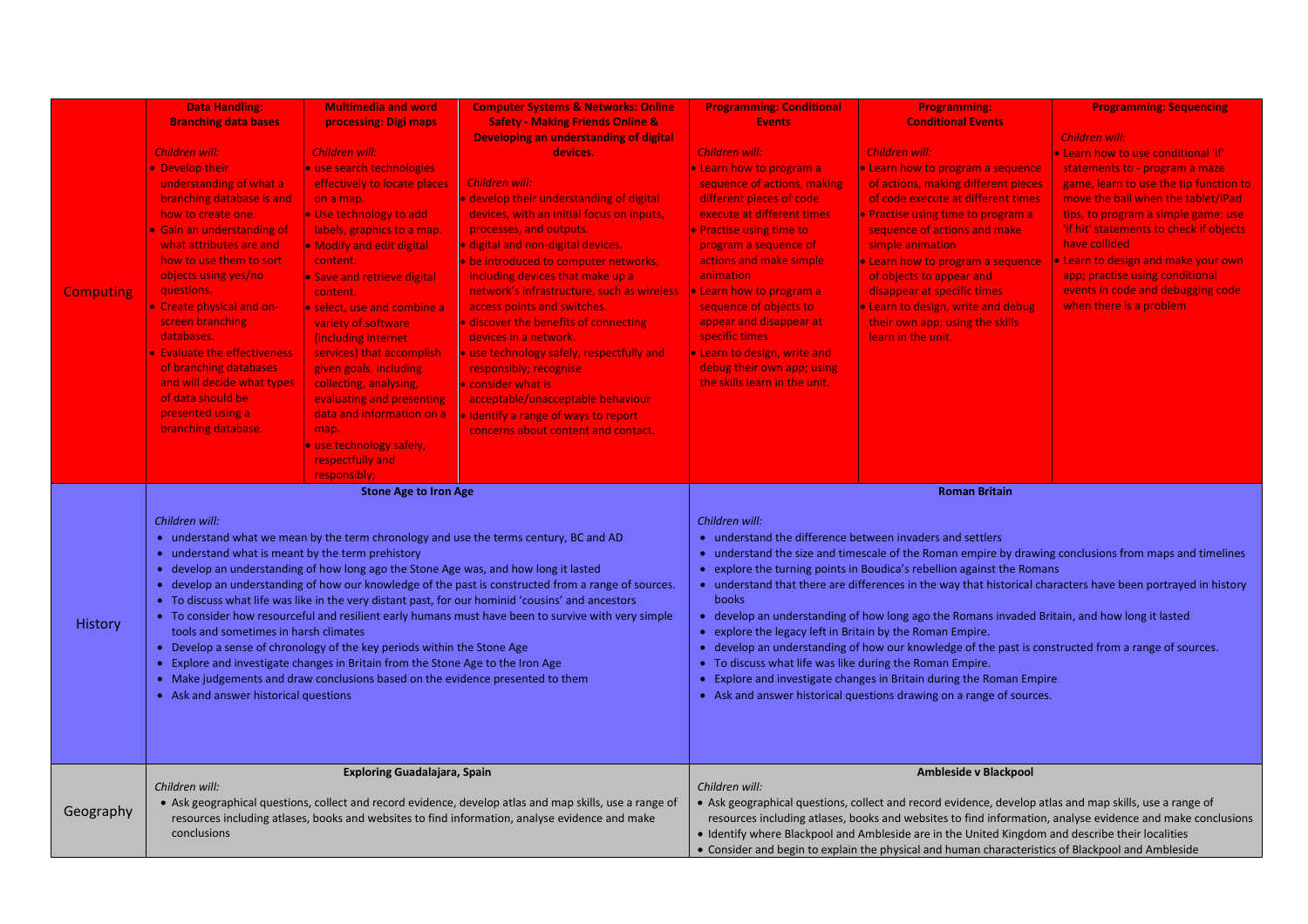|           | • Locate the countries in Europe and some of the capital cities on a map, as well as the seas and<br>oceans surrounding Europe<br>• Have a clear understanding of the differences in climate between Blackpool and Madrid<br>• Recognise and locate some of the key physical and human features in Madrid<br>• Locate accurately a range of physical and human features on a map of Madrid and begin to identify<br>land uses and describe their distribution<br>• Recognise similarities and differences in the cultural characteristics of the two localities<br>• Describe the distribution of tourist featured within a locality and reach some simple conclusions |                                                                                           |                                                                                                      |                                                                                                                                                                     | • Explain the reasons why tourists would visit Ambleside and Blackpool<br>• Describe how environments and communities may change over time with particular reference to tourism in<br>• Explain their views using evidence about hill-farming |  |
|-----------|------------------------------------------------------------------------------------------------------------------------------------------------------------------------------------------------------------------------------------------------------------------------------------------------------------------------------------------------------------------------------------------------------------------------------------------------------------------------------------------------------------------------------------------------------------------------------------------------------------------------------------------------------------------------|-------------------------------------------------------------------------------------------|------------------------------------------------------------------------------------------------------|---------------------------------------------------------------------------------------------------------------------------------------------------------------------|-----------------------------------------------------------------------------------------------------------------------------------------------------------------------------------------------------------------------------------------------|--|
|           | Children will:                                                                                                                                                                                                                                                                                                                                                                                                                                                                                                                                                                                                                                                         | <b>Drawing</b>                                                                            |                                                                                                      | Children will:                                                                                                                                                      | <b>Painting</b>                                                                                                                                                                                                                               |  |
|           |                                                                                                                                                                                                                                                                                                                                                                                                                                                                                                                                                                                                                                                                        | • Investigate and explore a range of visual mark making in the style of Vincent Van Gogh. |                                                                                                      |                                                                                                                                                                     | • mix colour tints using primary and secondary colours + white                                                                                                                                                                                |  |
|           | • Sort, select and compare graphic marks                                                                                                                                                                                                                                                                                                                                                                                                                                                                                                                                                                                                                               |                                                                                           |                                                                                                      | • say what they think and feel about their work.                                                                                                                    |                                                                                                                                                                                                                                               |  |
|           | • Investigate the visual element of tone (light and dark).                                                                                                                                                                                                                                                                                                                                                                                                                                                                                                                                                                                                             |                                                                                           |                                                                                                      | • understand tint and tone through practical experience.                                                                                                            |                                                                                                                                                                                                                                               |  |
| Art       |                                                                                                                                                                                                                                                                                                                                                                                                                                                                                                                                                                                                                                                                        |                                                                                           | • Explore different pencil positions, pressures, hatching and cross-hatching to produce a range of   |                                                                                                                                                                     | • Identify and use specific painting techniques in the work of Vincent Van Gogh.                                                                                                                                                              |  |
|           | different light and dark tones.                                                                                                                                                                                                                                                                                                                                                                                                                                                                                                                                                                                                                                        |                                                                                           |                                                                                                      |                                                                                                                                                                     | • Experiment with paint application to represent specific ideas.                                                                                                                                                                              |  |
|           | • Compare ideas and approaches.<br>• Increase the scale of an image by working in close-up.                                                                                                                                                                                                                                                                                                                                                                                                                                                                                                                                                                            |                                                                                           |                                                                                                      |                                                                                                                                                                     | • Experiment with tonking and sgraffito techniques to develop their work.<br>• Adapt their work and develop their skills of control of tools and techniques.                                                                                  |  |
|           | • Develop an image using the imagination.                                                                                                                                                                                                                                                                                                                                                                                                                                                                                                                                                                                                                              |                                                                                           |                                                                                                      |                                                                                                                                                                     |                                                                                                                                                                                                                                               |  |
|           |                                                                                                                                                                                                                                                                                                                                                                                                                                                                                                                                                                                                                                                                        |                                                                                           | Discuss work and decide what they would like to adapt and develop further in their images.           |                                                                                                                                                                     |                                                                                                                                                                                                                                               |  |
|           |                                                                                                                                                                                                                                                                                                                                                                                                                                                                                                                                                                                                                                                                        | Mechanisms, Levers and Linkages -                                                         |                                                                                                      | Food: following a recipe to make a savoury dish - bread                                                                                                             |                                                                                                                                                                                                                                               |  |
|           |                                                                                                                                                                                                                                                                                                                                                                                                                                                                                                                                                                                                                                                                        | Making a pop-up card.                                                                     |                                                                                                      | Children will:                                                                                                                                                      |                                                                                                                                                                                                                                               |  |
|           | Children will:                                                                                                                                                                                                                                                                                                                                                                                                                                                                                                                                                                                                                                                         |                                                                                           |                                                                                                      | • investigate bread including how it is made and the varieties found around the world.                                                                              |                                                                                                                                                                                                                                               |  |
| DT        | Investigate and explore interactive books and<br>cards to learn about how some systems work.                                                                                                                                                                                                                                                                                                                                                                                                                                                                                                                                                                           |                                                                                           |                                                                                                      | . learn about the role of bread, and meals which include bread, in a healthy, varied diet.<br>• practice bread making skills while working safely and hygienically. |                                                                                                                                                                                                                                               |  |
|           |                                                                                                                                                                                                                                                                                                                                                                                                                                                                                                                                                                                                                                                                        |                                                                                           | Learn how to make a range of mechanical systems including box folds, mouth folds, sliders and levers | · design, make and evaluate their own bread dish.                                                                                                                   |                                                                                                                                                                                                                                               |  |
|           | with waving movements.                                                                                                                                                                                                                                                                                                                                                                                                                                                                                                                                                                                                                                                 |                                                                                           |                                                                                                      |                                                                                                                                                                     |                                                                                                                                                                                                                                               |  |
|           | Design and evaluate their own interactive cards.                                                                                                                                                                                                                                                                                                                                                                                                                                                                                                                                                                                                                       |                                                                                           |                                                                                                      |                                                                                                                                                                     |                                                                                                                                                                                                                                               |  |
|           |                                                                                                                                                                                                                                                                                                                                                                                                                                                                                                                                                                                                                                                                        |                                                                                           |                                                                                                      | Who should we follow?                                                                                                                                               |                                                                                                                                                                                                                                               |  |
|           | <b>Christianity (God)</b>                                                                                                                                                                                                                                                                                                                                                                                                                                                                                                                                                                                                                                              | Islam                                                                                     | <b>Christianity (Jesus)</b>                                                                          | <b>Christianity (Church)</b>                                                                                                                                        | <b>Hindu Dharma</b>                                                                                                                                                                                                                           |  |
|           | How and why have some                                                                                                                                                                                                                                                                                                                                                                                                                                                                                                                                                                                                                                                  | Why is the Prophet                                                                        | What does it mean to be a disciple of                                                                | What do Christians mean by                                                                                                                                          | Why is family an important part of Hindu life?                                                                                                                                                                                                |  |
|           | people served God?                                                                                                                                                                                                                                                                                                                                                                                                                                                                                                                                                                                                                                                     | Muhammad (pbuh) an                                                                        | Jesus?                                                                                               | the 'holy Spirit'?                                                                                                                                                  |                                                                                                                                                                                                                                               |  |
|           | Children will:                                                                                                                                                                                                                                                                                                                                                                                                                                                                                                                                                                                                                                                         | example for Muslims?                                                                      | Children will:                                                                                       | Children will:                                                                                                                                                      | Children will:<br>• explore the concept of duty within Hinduism.                                                                                                                                                                              |  |
|           | · investigate stories of                                                                                                                                                                                                                                                                                                                                                                                                                                                                                                                                                                                                                                               | Children will:                                                                            | • explore the concept of discipleship in                                                             | · explore Christian beliefs                                                                                                                                         | • consider family members in the story of Rama and Sita and what this might                                                                                                                                                                   |  |
|           | prophets & consider how                                                                                                                                                                                                                                                                                                                                                                                                                                                                                                                                                                                                                                                | · develop an                                                                              | Christianity - what does it mean to be a                                                             | about the holy spirit & the                                                                                                                                         | teach Hindus about roles and duties in the family.                                                                                                                                                                                            |  |
|           | & why these people chose                                                                                                                                                                                                                                                                                                                                                                                                                                                                                                                                                                                                                                               | understanding of the                                                                      | follower of Jesus?                                                                                   | impact that believing in the                                                                                                                                        | $\bullet$ learn about the festival of Raksha Bandhan and how festival traditions are                                                                                                                                                          |  |
|           | to follow the word of God.                                                                                                                                                                                                                                                                                                                                                                                                                                                                                                                                                                                                                                             | importance of the                                                                         | learn about the disciples & consider why                                                             | holy spirit might have on the                                                                                                                                       | a reminder of family ties and responsibilities                                                                                                                                                                                                |  |
| <b>RE</b> | · identify Christian beliefs &                                                                                                                                                                                                                                                                                                                                                                                                                                                                                                                                                                                                                                         | prophet Muhammad for                                                                      | these men decided to become followers                                                                | life of the believer.                                                                                                                                               | investigate how worshipping in the home might bring the family together                                                                                                                                                                       |  |
|           | values about God that are<br>demonstrated in these                                                                                                                                                                                                                                                                                                                                                                                                                                                                                                                                                                                                                     | the Islamic community &<br>why he is seen as a good                                       | of Jesus.<br>investigate the work of a Christian                                                     | • learn about the fruit of the<br>spirit - the characteristics of                                                                                                   | and might be a reminder of the duty to lead a moral life.                                                                                                                                                                                     |  |
|           | stories.                                                                                                                                                                                                                                                                                                                                                                                                                                                                                                                                                                                                                                                               | role model.                                                                               | organisation that helps those in need &                                                              | a Christian individual or                                                                                                                                           | consider why family is so important to many humans.<br>• consider the responsibilities that families have towards each other.                                                                                                                 |  |
|           | • think about what is meant                                                                                                                                                                                                                                                                                                                                                                                                                                                                                                                                                                                                                                            | · learn about the Islamic                                                                 | explain how this is an example of                                                                    | community inspired by the                                                                                                                                           |                                                                                                                                                                                                                                               |  |
|           | by a 'vocation'.                                                                                                                                                                                                                                                                                                                                                                                                                                                                                                                                                                                                                                                       | beliefs and values found                                                                  | Christian values in action.                                                                          | holy spirit.                                                                                                                                                        |                                                                                                                                                                                                                                               |  |
|           | • explore the lives of                                                                                                                                                                                                                                                                                                                                                                                                                                                                                                                                                                                                                                                 | within the story of the                                                                   | • consider what motivates people to make                                                             | • investigate the different                                                                                                                                         |                                                                                                                                                                                                                                               |  |
|           | Christians who have                                                                                                                                                                                                                                                                                                                                                                                                                                                                                                                                                                                                                                                    | prophet Muhammad &<br>understand the impact                                               | a difference?                                                                                        | forms of worship in                                                                                                                                                 |                                                                                                                                                                                                                                               |  |
|           | served God.<br>• consider why the idea of                                                                                                                                                                                                                                                                                                                                                                                                                                                                                                                                                                                                                              | these might have on                                                                       | think about any shared human values<br>that should affect the way we treat                           | Christianity & why the holy<br>spirit is important for some                                                                                                         |                                                                                                                                                                                                                                               |  |
|           | serving others is                                                                                                                                                                                                                                                                                                                                                                                                                                                                                                                                                                                                                                                      | Muslims.                                                                                  | others.                                                                                              | forms of worship.                                                                                                                                                   |                                                                                                                                                                                                                                               |  |
|           | important.                                                                                                                                                                                                                                                                                                                                                                                                                                                                                                                                                                                                                                                             |                                                                                           |                                                                                                      | · discuss what does it mean to                                                                                                                                      |                                                                                                                                                                                                                                               |  |
|           |                                                                                                                                                                                                                                                                                                                                                                                                                                                                                                                                                                                                                                                                        |                                                                                           |                                                                                                      | be a successful human being                                                                                                                                         |                                                                                                                                                                                                                                               |  |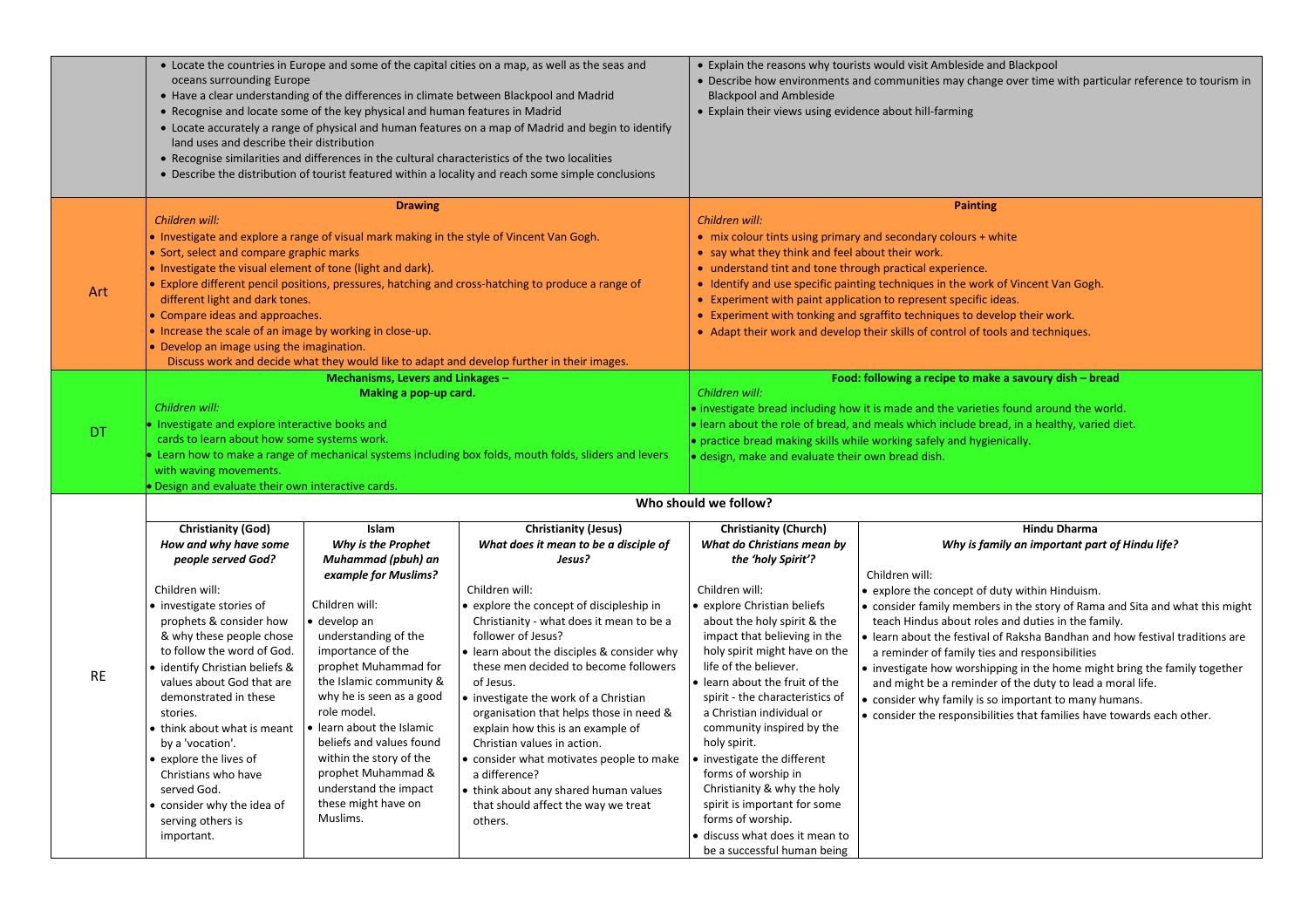| $\bullet$ explore what qualities | • suggest different ways | & how we can best share |  |
|----------------------------------|--------------------------|-------------------------|--|
| good leaders have.               | that a Muslim might try  | our talents.            |  |
| • consider how we should         | and be charitable today. |                         |  |
| decide who to follow and         | • consider why           |                         |  |
| who not to follow.               | communities need         |                         |  |
|                                  | leaders and role models. |                         |  |
|                                  | • consider what inspires |                         |  |
|                                  | humans to be charitable  |                         |  |
|                                  | to others.               |                         |  |
|                                  |                          |                         |  |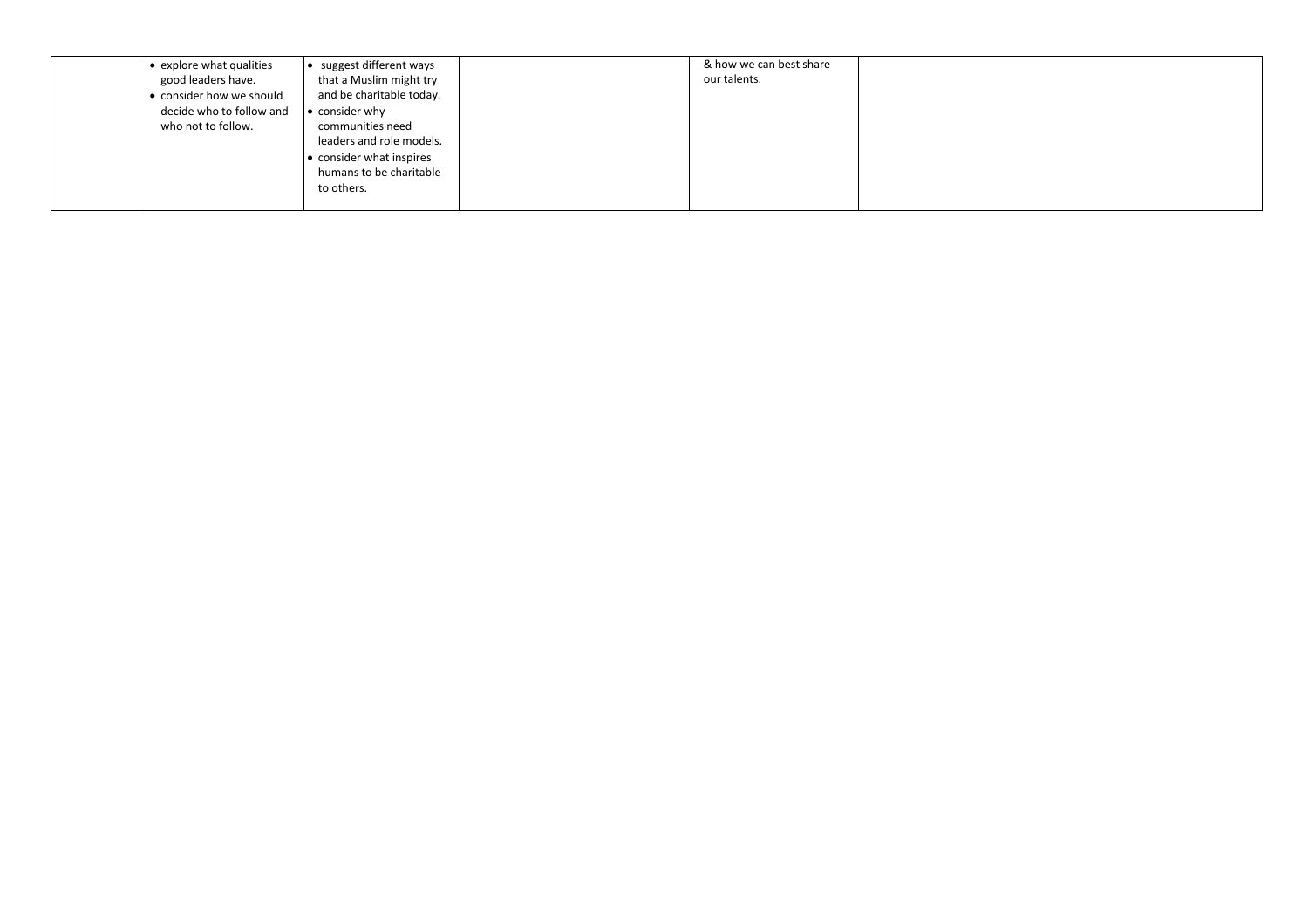|                   | Term 1                                                                                                                                                                                                                                                                                                                                                                                                                               |                                                                                                                                                                                                                                | Term 2                                                                                                                                                                                                                                                                                                                     | Term 3                                                                                                                                                                                                                                                                                                                                                                                                     |                                                                                                                                                                                                                                                                                                                                                                                                                                                                                                                                                     | Term 4                                                                                                                                                                                                                                                                                  | Term 5                                                                                                                                                                                                                                                                                                                                                                                                                       | Term 6                                                                                                                                                                                                                                                                                                                                                                                                        |
|-------------------|--------------------------------------------------------------------------------------------------------------------------------------------------------------------------------------------------------------------------------------------------------------------------------------------------------------------------------------------------------------------------------------------------------------------------------------|--------------------------------------------------------------------------------------------------------------------------------------------------------------------------------------------------------------------------------|----------------------------------------------------------------------------------------------------------------------------------------------------------------------------------------------------------------------------------------------------------------------------------------------------------------------------|------------------------------------------------------------------------------------------------------------------------------------------------------------------------------------------------------------------------------------------------------------------------------------------------------------------------------------------------------------------------------------------------------------|-----------------------------------------------------------------------------------------------------------------------------------------------------------------------------------------------------------------------------------------------------------------------------------------------------------------------------------------------------------------------------------------------------------------------------------------------------------------------------------------------------------------------------------------------------|-----------------------------------------------------------------------------------------------------------------------------------------------------------------------------------------------------------------------------------------------------------------------------------------|------------------------------------------------------------------------------------------------------------------------------------------------------------------------------------------------------------------------------------------------------------------------------------------------------------------------------------------------------------------------------------------------------------------------------|---------------------------------------------------------------------------------------------------------------------------------------------------------------------------------------------------------------------------------------------------------------------------------------------------------------------------------------------------------------------------------------------------------------|
| <b>Music</b>      | <b>Let Your Spirit Fly</b><br>Children learn about R&B music<br>through learning to sing an R&B<br>song. They learn to improvise on<br>3 notes and to compose a simple<br>melody and perform it as a class.                                                                                                                                                                                                                          |                                                                                                                                                                                                                                | <b>Performing</b><br>Children sing a range of<br>songs with more than one<br>part focusing on<br>expression, good diction<br>and a growing sense of<br>pitch.                                                                                                                                                              | <b>Painting with sound</b><br>Children listen to program music<br>and identify what the piece is<br>about. They use pictures as a<br>starting point to compose their<br>own pieces of music using tuned<br>and untuned percussion<br>instruments                                                                                                                                                           | <b>Glockenspiel Stage 2 - reading music</b><br>Children learn to play simple pieces of<br>music using standard notation. Paying<br>particular attention to crotchets,<br>quavers, minims and rests.                                                                                                                                                                                                                                                                                                                                                 |                                                                                                                                                                                                                                                                                         | <b>Unit 14</b><br><b>Exploring singing games / salt</b><br>pepper vinegar mustard<br>Children learn to accurately sing<br>playground rhymes and to play the<br>accompanying game.                                                                                                                                                                                                                                            | <b>Exploring arrangements/</b><br>the orchestra<br>Children listen to a variety of<br>classical music and then<br>interpret it in their own way<br>through art work, movement<br>and composition.                                                                                                                                                                                                             |
| PE.               | Multi-Skills 1<br>• Travelling in different ways.<br>• Moving balls in different ways.<br>• Throwing and passing.<br>• Throwing for accuracy.<br>• Small team games.<br>Multi-Skills 2<br>• Pass and dribble a ball in small<br>sided games.<br>• Passing and moving skills $-$<br>maing quick decisions<br>• Controlling a racket, aiming and<br>footwork<br>• Underarm throwing for<br>accuracy.<br>• Tracking and fielding skills |                                                                                                                                                                                                                                | <b>Racquet Games</b><br>• Forehand hitting and<br>rallies.<br>• Hitting moving objects<br>into targeted areas.<br>• Footwork.<br>Dance - Myths &<br>Legends<br>• Follow dance<br>movements.<br>• Add to the structure of a<br>dance.<br>• Perform movements<br>with control and fluency<br>• Create own dance<br>movements | <b>Fundamental Movements</b><br>• Perform locomation skills with<br>control.<br>• Apply tactics to a game.<br>· Implement specific tactics based<br>on own personal strengths.<br>• Reflect on skills.<br>Yoga<br>• Perform basic yoga movements.<br>• Reflect how movements affect<br>key skeletal parts.<br>• Discuss the importance of breath<br>and control during movements.<br>• Balance and control | Gymanstics<br>• Perform a sequence of contrasting<br>actions.<br>• Perform a sequence with<br>consistency, coordination & control<br>• Combine balances on different parts<br>of the body both on the floor and on<br>aparatus.<br>• Demonstrate body tension.<br>• Begin to recognise how performance<br>can be imporved.<br>Commando Jo- Earnest Shakleton<br>Children will learn:<br>• Articulate Strengths & needs.<br>• Understand that you can learn from<br>mistakes.<br>• Teamwork & collaboration.<br>• Solve problems and find solutions. |                                                                                                                                                                                                                                                                                         | <b>Athletics</b><br>· Develop more control over<br>movements and loot at ways to<br>start to improve performances.<br>. Take part in a variety of relay<br>races.<br>• Throw a variety of objects with<br>control using different techniques.<br>• Run at varying paces.<br>Comando Joe - Nellie Bly<br>Children will learn:<br>To understand how determination<br>and self-discipline can help us to<br>achieve new things. | <b>Basketball and Netball Skills</b><br>• Throwing for accuracy<br>• Skills of passing the ball<br>and moving.<br>• Dribbling for basketball<br>when appropriate<br>• Shooting skills<br>• Working as a team<br>· Footwork skills.<br><b>Striking and Fielding Games</b><br>• Develop striking and<br>fielding skills<br>• Discuss and apply tactics<br>for attacking and<br>defending.<br>• Catching skills. |
| $MFL-$<br>Spanish | <b>Celebrations - Numbers</b><br><b>Days</b><br><b>Months</b>                                                                                                                                                                                                                                                                                                                                                                        |                                                                                                                                                                                                                                | Celebrations - Birthdays<br>and Christmas, to ask and<br>answer questions                                                                                                                                                                                                                                                  | <b>Classroom Objects</b>                                                                                                                                                                                                                                                                                                                                                                                   |                                                                                                                                                                                                                                                                                                                                                                                                                                                                                                                                                     | Pets - naming animals, making plurals<br>and making sentences                                                                                                                                                                                                                           | <b>Pets - Writing sentences</b>                                                                                                                                                                                                                                                                                                                                                                                              | Spanish phonics and revision<br>of the year.                                                                                                                                                                                                                                                                                                                                                                  |
|                   | <b>Keeping/Staying</b><br>Safe - Leaning out<br>of Windows                                                                                                                                                                                                                                                                                                                                                                           | <b>Being</b><br><b>Responsible -</b><br><b>Stealing</b>                                                                                                                                                                        | <b>Keeping/Staying</b><br>Healthy -<br><b>Medicines</b>                                                                                                                                                                                                                                                                    | <b>Computer Safety - Making Friends Online</b>                                                                                                                                                                                                                                                                                                                                                             |                                                                                                                                                                                                                                                                                                                                                                                                                                                                                                                                                     | <b>Our World - Looking</b><br><b>After Our World</b>                                                                                                                                                                                                                                    | <b>Feelings &amp; Emotions - Grief</b>                                                                                                                                                                                                                                                                                                                                                                                       |                                                                                                                                                                                                                                                                                                                                                                                                               |
| <b>PSHE</b>       | • know ways to<br>keep yourself and<br>others safe<br>• be able to<br>recognise risky<br>situations<br>• be able to identify<br>trusted adults<br>around you<br>• understand the<br>differences<br>between safe and<br>risky choices                                                                                                                                                                                                 | • understand<br>the differences<br>between<br>borrowing and<br>stealing<br>• be able to<br>describe how<br>you might feel if<br>something of<br>yours is<br>borrowed and<br>not returned<br>• know why it is<br>wrong to steal | • know,<br>understand, and be<br>able to practise<br>simple safety rules<br>about medicine<br>• understand when<br>it is safe to take<br>medicine<br>• know who we can<br>accept medicine<br>from<br>• understand the<br>differences<br>between healthy                                                                    | • be able to identify possible dangers and<br>consequences of talking to strangers online<br>• know how to keep safe in online chatrooms be<br>able to name the positives and negatives of using<br>technology<br>• understand the difference between safe and<br>risky choices online                                                                                                                     |                                                                                                                                                                                                                                                                                                                                                                                                                                                                                                                                                     | • be able to explain the<br>meaning of reduce,<br>reuse, and recycle<br>• recognise how we can<br>help look after our<br>planet<br>• be able to identify<br>how to reduce the<br>amount of water and<br>electricity we use<br>• understand how we<br>can reduce our carbon<br>footprint | . be able to recognise and name emotions and their physical effect<br>• know the difference between pleasant and unpleasant emotions<br>• learn a range of skills for coping with unpleasant/uncomfortable<br>emotions<br>• understand that feelings can be communicated with and without<br>words                                                                                                                           |                                                                                                                                                                                                                                                                                                                                                                                                               |